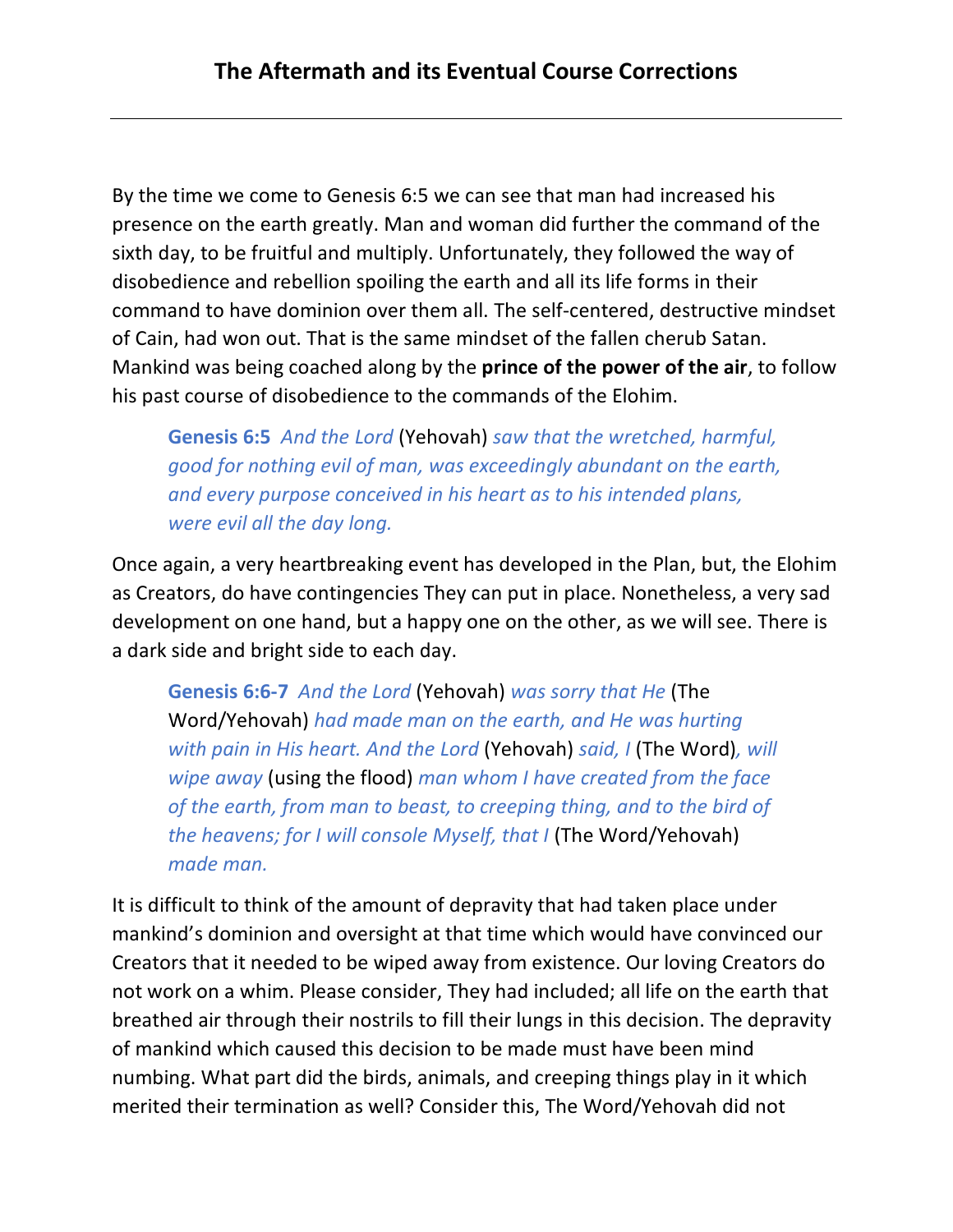mention any sea life, did He? In fact, in **Genesis 7:22** He says, "All died in whose nostrils was the breath of life and all that was in the dry land."

### **The Pattern of Tamyin is now clearly emphasized in the Plan of Salvation**

**Genesis 6: 8-9** *But Noah had found favor and acceptance in the sight of the Lord (Yehovah). These are the generations of Noah. Noah was a lawfully just man, having been without blemish among his peers. Noah continually walked with God* (Following the Lamb wherever He goes).

Here we have another example of righteous (lawfully just) behavior which Abel had also displayed in his actions and thoughts. Just think about this for a moment. How many people were there on the earth? Yet only one of them is mentioned at this juncture in the Plan as being **without blemish**. This is a term, as we will see, that is a prerequisite for a sacrifice to be presented before God (Elohim). What the Elohim expected in a blood sacrifice was exactly what they wanted to see in man. The whole Plan is looking for a level of perfection in man, that can be used to finish the work They have started (Phil 1:6). **But there are thresholds which must be met by man first.**

The fact that Noah was without blemish, **tamyin**, is very important. **To be acceptable to the Elohim, whatever is being presented must be exactly that; without blemish.** Here is the onset of a remarkable doctrine of understanding. It is utilized in the entirety of the Plan from here on out. Here is its emphasized origin with Noah, and his family of 8 individuals being accounted worthy to be saved from a death by water which was going to wipe away all sin from the earth. Let's address without blemish first and then the washing away of sin by water, another first here, which will be utilized as well throughout the Plan of Salvation for mankind.

Be mindful the number 8 is representative of both circumcision of the flesh and circumcision of the heart.

In **Exodus 12:5** we read about the condition of an acceptable Passover lamb.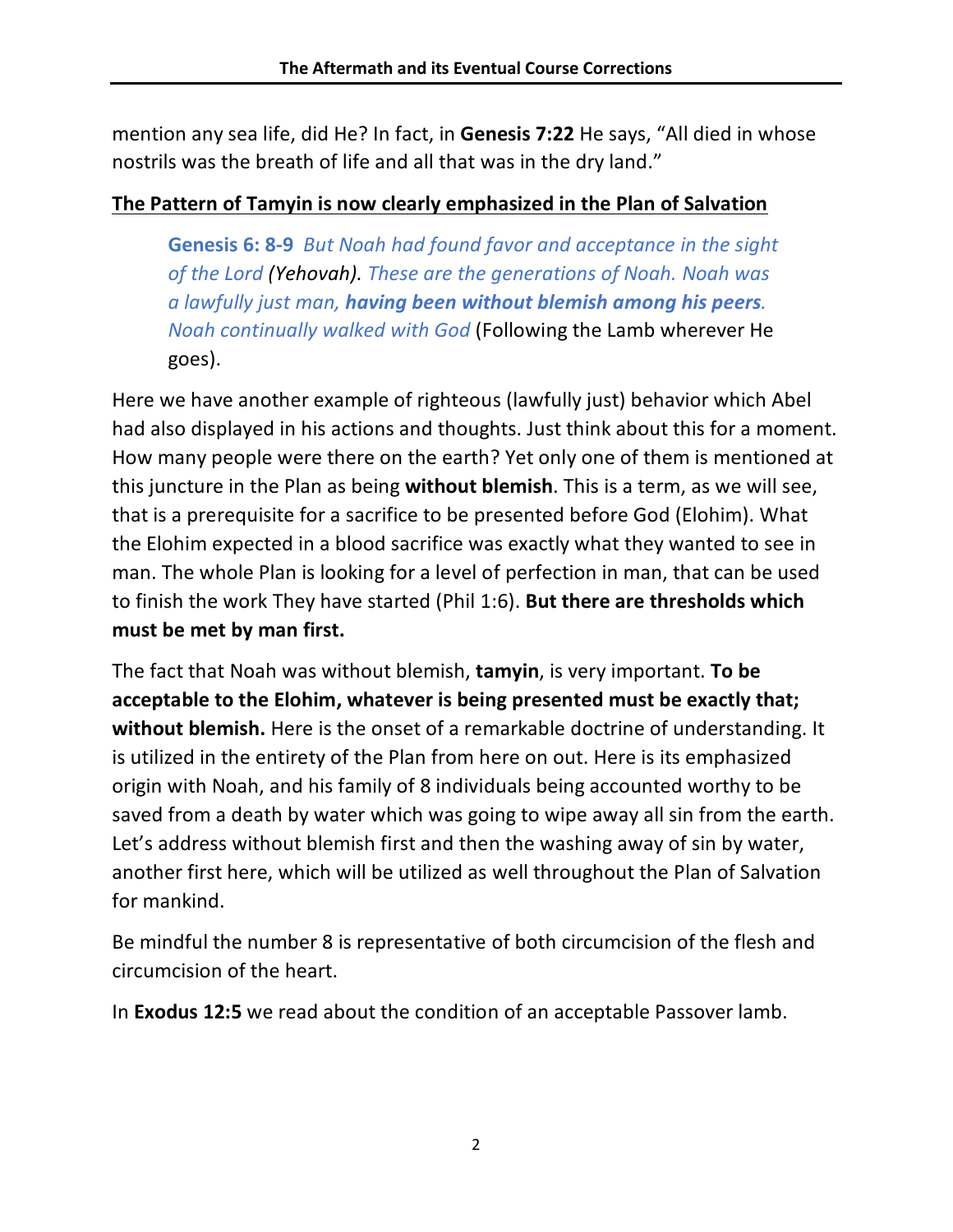**Exodus 12:5** *A flock* (not herd, but will be included later for an important reason) *animal, one without blemish, a male, a yearling, shall be to you. You shall take from the sheep or from the goats.*

These are God's requirements for a lamb which would shed its blood for the forgiveness of sin. **Our Passover Lamb of Father's household had to be the same, without blemish, spiritually.** After this first Passover we see in time that the Levitical Priesthood sacrificial system could only offer a sacrifice that was without blemish in an attempt to educate the entire Nation of Israel to the pattern of it and what it pointed to in the reality of its fulfillment. It was imbedded in the laws, commandments, and statutes that were to be adhered to by the Nation of Israel under the terms and conditions of the First Marriage Covenant. However, it did not end there, **it is also incorporated into the very fabric of our Second Marriage Covenant terms and conditions as well, with it being the spiritual reality of the physical application**.

**Ephesians 5:22-32** is without challenge by a sound mind on this pattern. We read it earlier but let's refresh our memory with verses 26-27.

### **The Pattern of Washing with Water to remove sin**

**Ephesians 5:26-27** *That He might sanctify it, cleansing it by the washing of the water in the Word, that He might present it to Himself as a Glorious Church, not having spot or wrinkle, or any such thing; but that it be holy and without blemish.*

Dear Brethren, to occupy the spiritual body of Christ/The Word we will need to be tamyin, without blemish **in our hearts**. Our hearts need to be spiritually circumcised as we will discuss shortly. How does our Savior accomplish this? "…**by the washing of the water in the Word."** That is all tied to the righteous and lawful acts of Noah and his family of eight. **There is a watershed of doctrines commencing here at the time of the Flood**. When we are baptized, we enter a watery grave in which all our sins are washed away, we rise from that grave into the life-saving body of Christ, which, in actuality, is our Ark. We are now a new creation in Him. Every year after that we are symbolically washed clean from the sins we have walked in during the prior years' time. This takes place on Passover just prior to internalizing the symbols of the Second Marriage Covenant Passover.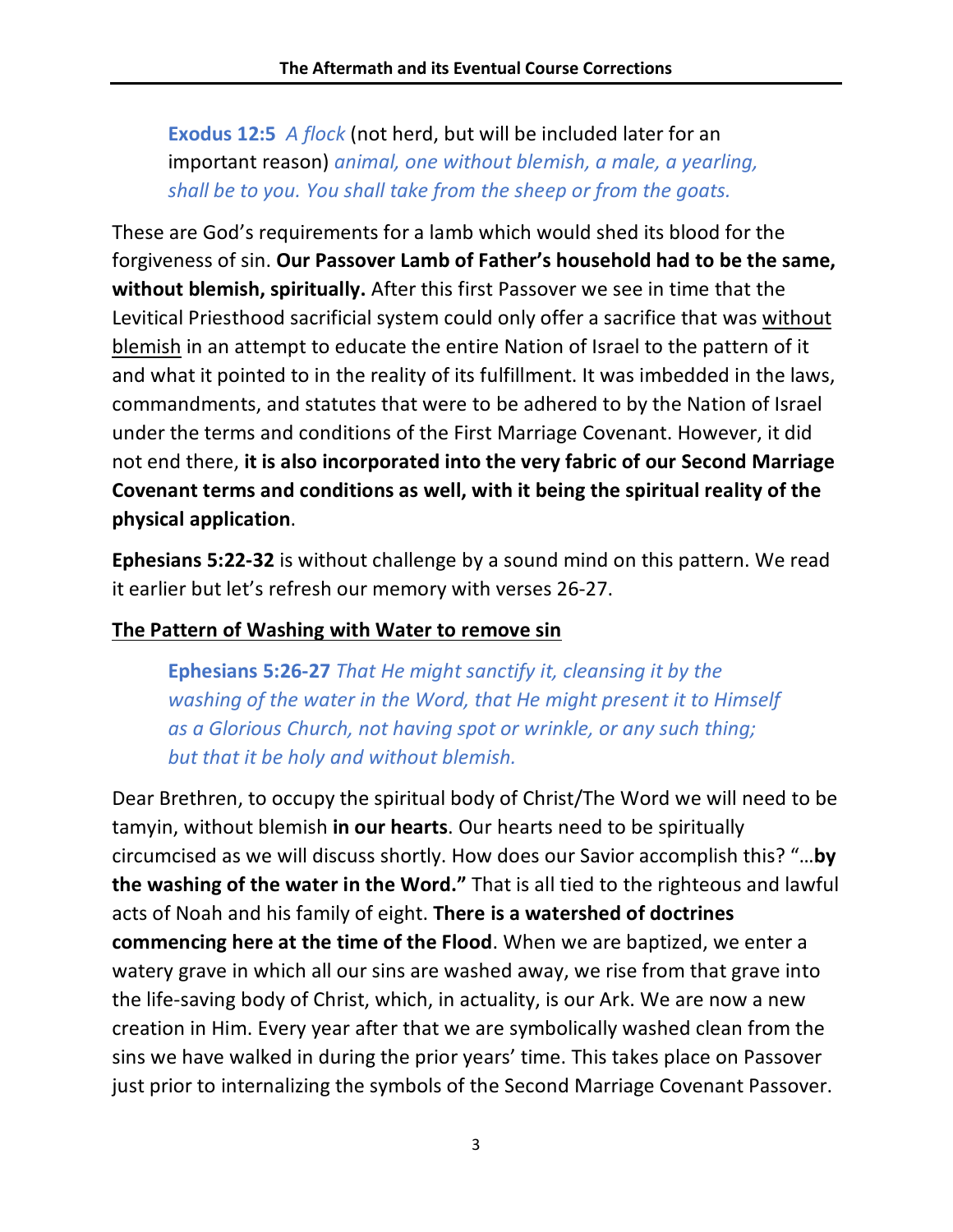It is a function we call the Footwashing, and once again He cleanses us so we are worthy to partake of His spiritual Body and Blood. We are only capable of getting so far on our own without His direct intervention.

### **The Pattern of Circumcision and the number 8**

That is how He and Father have set it up so we don't get too big in our own eyes, thus, we are always looking to Them for help in accomplishing what They have started in us. **This is the simple humility of circumcision of the heart.** That is also a very important doctrine to us in these Second Marriage Covenant times. Let's briefly address that. We will do so in more depth as we get to the time and relationship between Abraham and The Word/Yehovah. For now, just some of the pattern so we do not lose its application started here with 8, considered worthy to escape the watery death. We take it for granted that you the reader understands that circumcision was a physical requirement of National Israel and was to be conducted on the 8th day.

Our Lord and Savior Jesus Christ, The Word, was also Noah's Savior as well as for the other 7 members of the family. He saved them from the watery grave allowing them to enter the Ark. They rode out the horrendous rains from the clouds above and the ground water surging from the earth below. They were trapped between the two, but nonetheless were brought out of it alive. Why? Because they were accounted worthy because they were obedient to God (Elohim) in the commands they had been given as to their course of life on the earth. The entirety of the rest of mankind did not. Everything the rest did was with evil intent. Their hearts were not circumcised. Circumcision of the heart was the very first requirement and is the ultimate reflection of the physical circumcision which comes later in the Plan as a physical example of a spiritual goal. It is that humility which leads us to be lawfully just in God's sight.

# **Deuteronomy 10:16** *And you shall circumcise the foreskin of your heart, and you shall not harden your neck anymore.*

**Deuteronomy 30:6** *And the Lord* (Yehovah) *your God* (Elohim) *will circumcise your heart, and the heart of your seed, to love the Lord*  (Yehovah) *your God* (Elohim) *with all your heart, and with all your soul, that you may live.*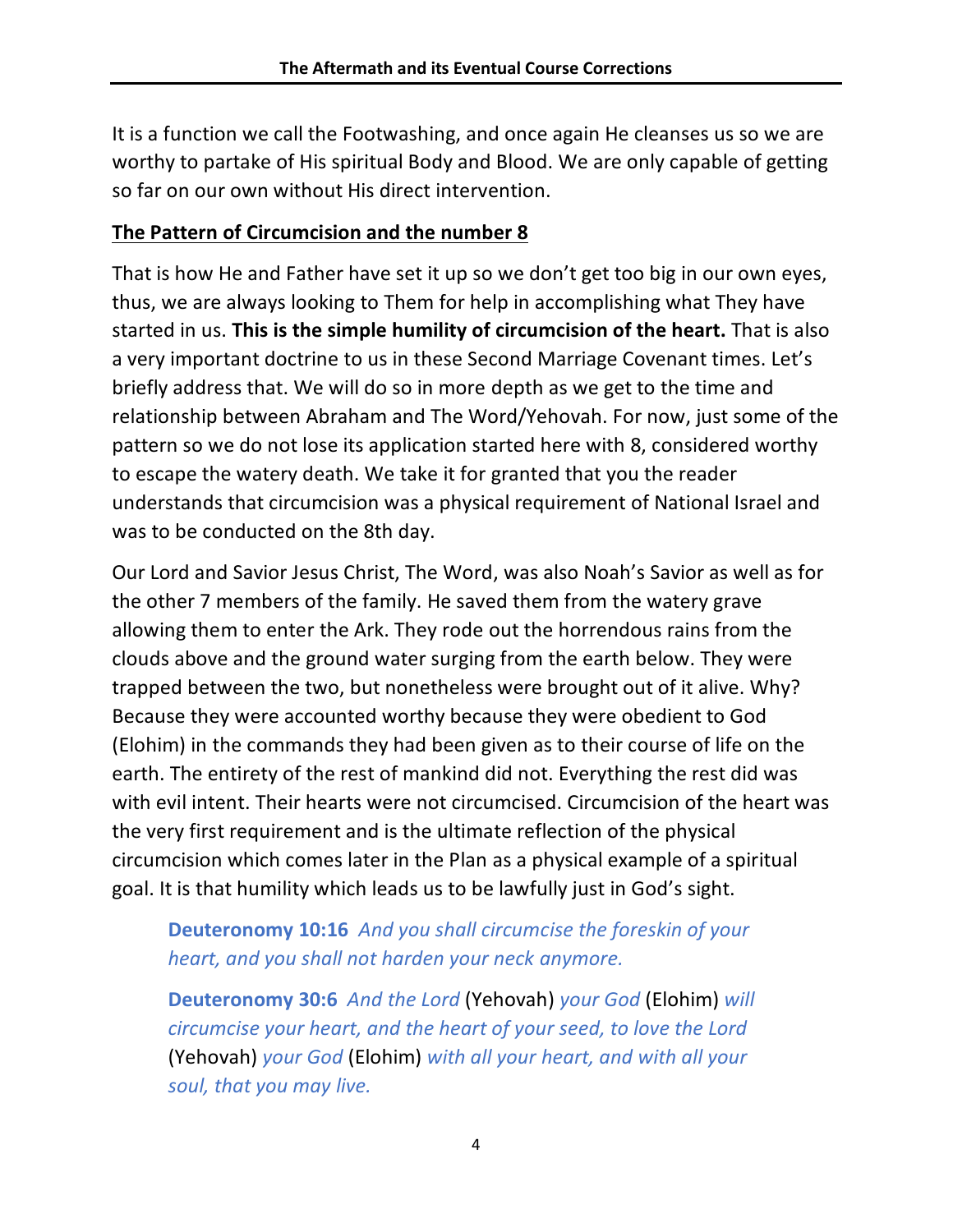This is exactly what Noah did and his example resulted in his family also following suit. He is called righteous or "lawfully just" by God. There were only 8 people in his time or generation who humbled their hearts obediently to the Creators. This number 8 will become prominent in the Plan of Salvation for mankind in the annual appointed times of meeting or holy days. In the first month of Abib we have a grouping of 8 days, Passover and 7 days of Unleavened Bread. The 8<sup>th</sup> day of this inseparable grouping is called an atsereth in Hebrew. Likewise, in the 7<sup>th</sup> month we have the appointed times closed out with a grouping of 8 days, 7 days of Tabernacles/Ingathering and one day to follow or the Last Great Day. This 8<sup>th</sup> day is also called an atsereth by God. More on that when we get to the timing of them in the Plan. This circumcision of the heart is a pre-requisite to qualifying for a wonderful future function in Father's household. It is one of the underpinnings of the Terms and conditions of the Second Marriage Covenant.

**Colossians 2:11** *In whom also you were circumcised with a circumcision not made by hands, in the putting off of the body of the sins of the flesh, by the circumcision of Christ.*

This wonderful doctrine will continue into the Millennial Rule timeline, and will be applied to all who wish to approach God. What is of interest is both physical and spiritual circumcision will be required of all, not just National Israel.

**Ezekiel 44:9** *So, says the Lord* (Adonay) *God* (Yehovih)*: Sons of the alien, uncircumcised of heart and uncircumcised of flesh, shall not enter My sanctuary, or any son of an alien who is among the sons of Israel.*

Here is an all-encompassing command for the future. No alien will be allowed to enter the sanctuary without possessing both. No exception, even if they are an active part of the Nation of Israel.

# **Acts 7:8** *And He gave to him a covenant of circumcision; and he fathered Isaac, and circumcised him on the eighth day…*

Abraham had already proven his circumcision of the heart to our Creators, and now, They were putting a physical forget Me not symbol into the flesh of all of his descendants. Much more on that later.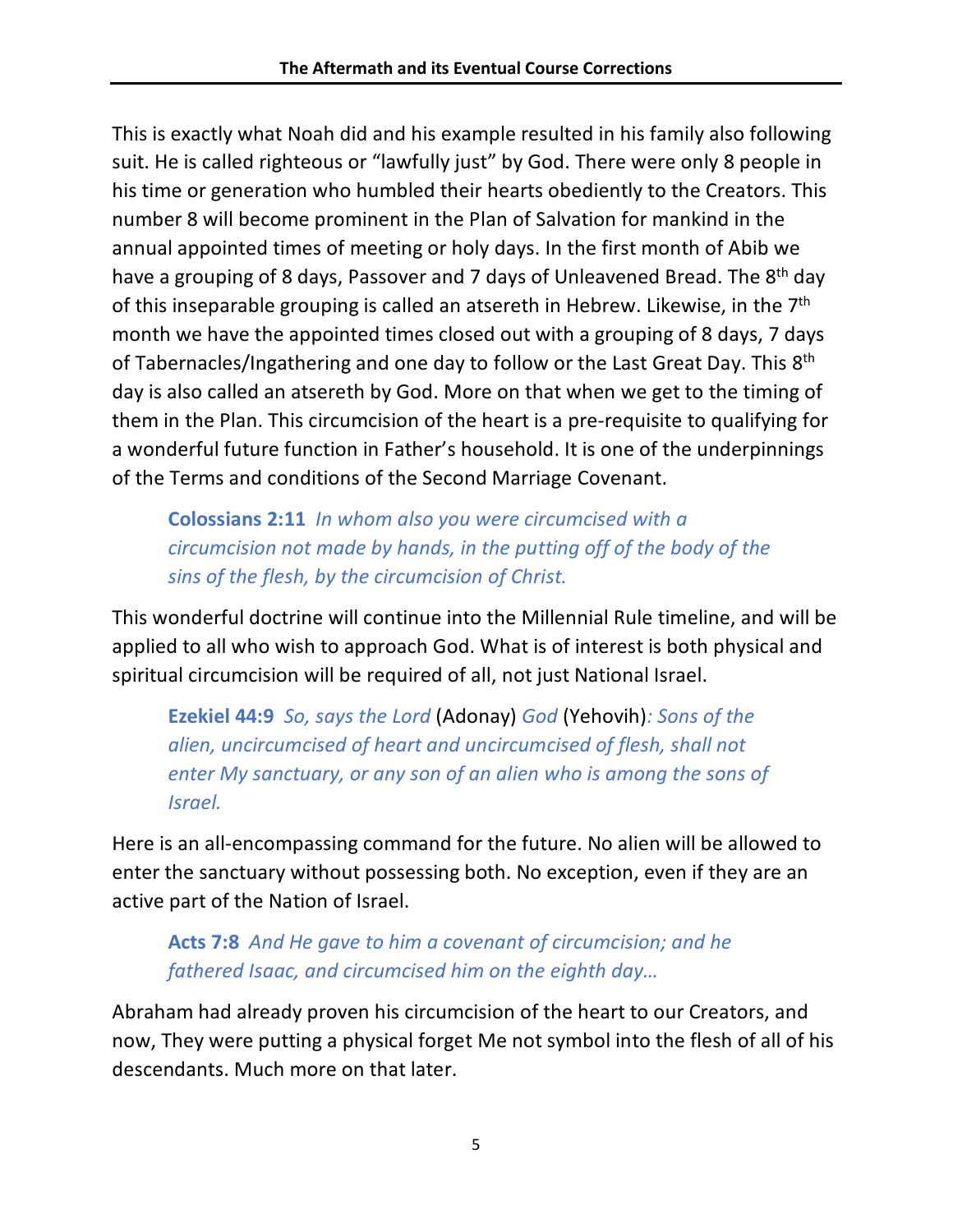### **The Pattern of Baptism**

Before we continue, we also need to address the underpinnings here of the doctrine of Baptism. The pattern starts here and grows in its application up until our times. **Circumcision of the heart and baptism are inseparable**.

**Acts 2:37-38** *And hearing, they were stabbed in the heart, and said to Peter and the rest of the apostles, men, brothers, what shall we do? And Peter said to them, Repent and be baptized, each of you in the name of Jesus Christ to forgiveness of sins. And you will receive the gift of the spirit holy.*

They had to transform their hearts; their way of unrighteous thinking, and be filled with a repentant heart, a circumcised humble heart.

**Acts 22:16** *And now what do you intend? Rise up, be baptized, and wash away your sins, calling on the name of the Lord.*

**Romans 6:3-4** *Or are you ignorant that all who were baptized into Christ Jesus were baptized into His death? Then we were buried with Him through baptism into death, that as Christ was raised up from the dead by the glory of the Father, so also, we should walk in newness of life.*

**Colossians 2:12** follows the first requirement we read earlier about circumcision of the heart in Christ. Now look what follows in the pattern set so long ago by Noah. Repent and be baptized with the washing away of sin in the water.

**Colossians 2:12** *being buried with Him in baptism, in whom you were also raised through the faith of the working God…*

Israel also was baptized, but as a whole. It is a forerunner of the need for individual repentance and baptism required under the terms and conditions of our Second Marriage Covenant, which is a better Covenant than the First. This was a big course correction and modification which is much closer to that of Noah and his family.

**1 Corinthians 10:1-4** *And I do not want you to be ignorant, brothers, that our fathers were all under the cloud, and in the Sea. And all were baptized to Moses in the cloud and in the Sea; and all ate the same*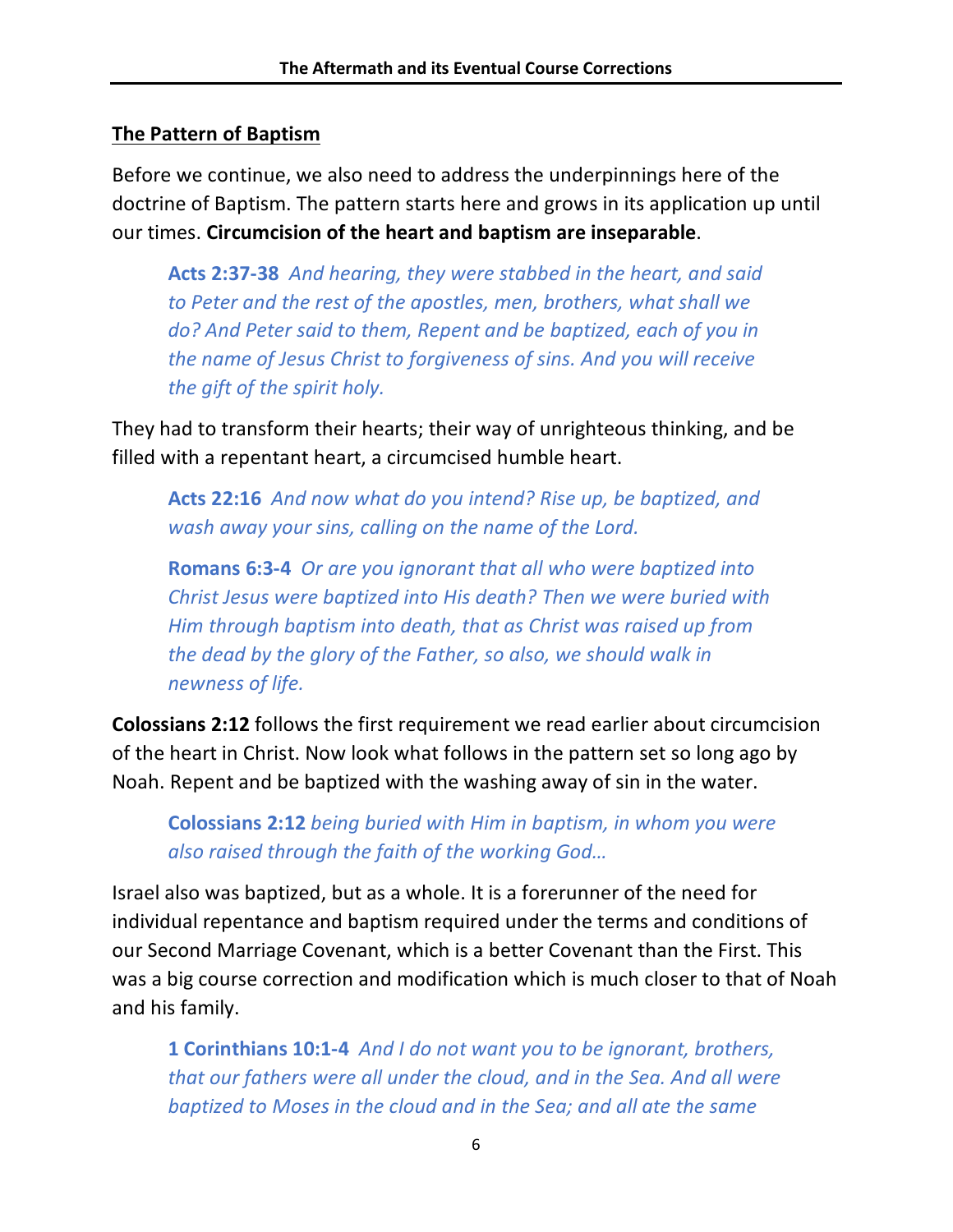*spiritual food. And all drank the same spiritual drink; for they drank of the spiritual Rock following* (them)*, and that Rock was Christ.*

Once again let's pick up in Genesis the  $6<sup>th</sup>$  chapter

**Genesis: 6:10-13** *And Noah fathered three sons, Shem, Ham, and Japheth. And the earth had been spoiled and ruined in front of God*  (Elohim)*, and the earth was full of the results of cruel and violent dealings. And God* (Elohim) *looked upon the earth, and behold it was ruined. For all flesh had spoiled their course of life on the earth. And God* (Elohim) *said to Noah, the end of all flesh has come before Me, for the earth is filled with violent dealings and maltreatments through them. And behold, I will destroy them on the earth.*

The only thing redeemable thing was Noah, Shem, Ham, Japheth, and their four wives. Interesting none of the wives names are mentioned here? We can read in the scriptures in Genesis that the flood caught the rest of the people unaware. Noah and his sons no doubt had put up with incessant mocking for building such a huge boat far from any water. The same intellectual mocking takes place in our calling also whether one see's it or not. It was a constant witness to the unfaithful of what obedient faithful actions and works looked like just as it is with us in our part of the timeline. Luke and others tell us about the conditions of the day and being caught unaware.

**Luke 17:26-27** *And as it was in the days of Noah, so also it will be in the day of the Son of man. They were eating, drinking, marrying, haughtily giving out in the midst of marriage,* (all at debauchery levels, all contrary to the intended working design) *until the day Noah went into the ark. And the flood came and destroyed all.*

Verses 14-16 are instructions for the ark.

**Genesis 6:17-18** *And behold, I* (The Word/Yehovah)*, even I, am bringing a flood of waters on the earth in order to destroy all flesh in which is the breath of life from under the heavens. Everything which is on the ground shall die. And I will establish My covenant with you. And you shall come into the ark, you and your sons and your wife, and your sons' wives with you.*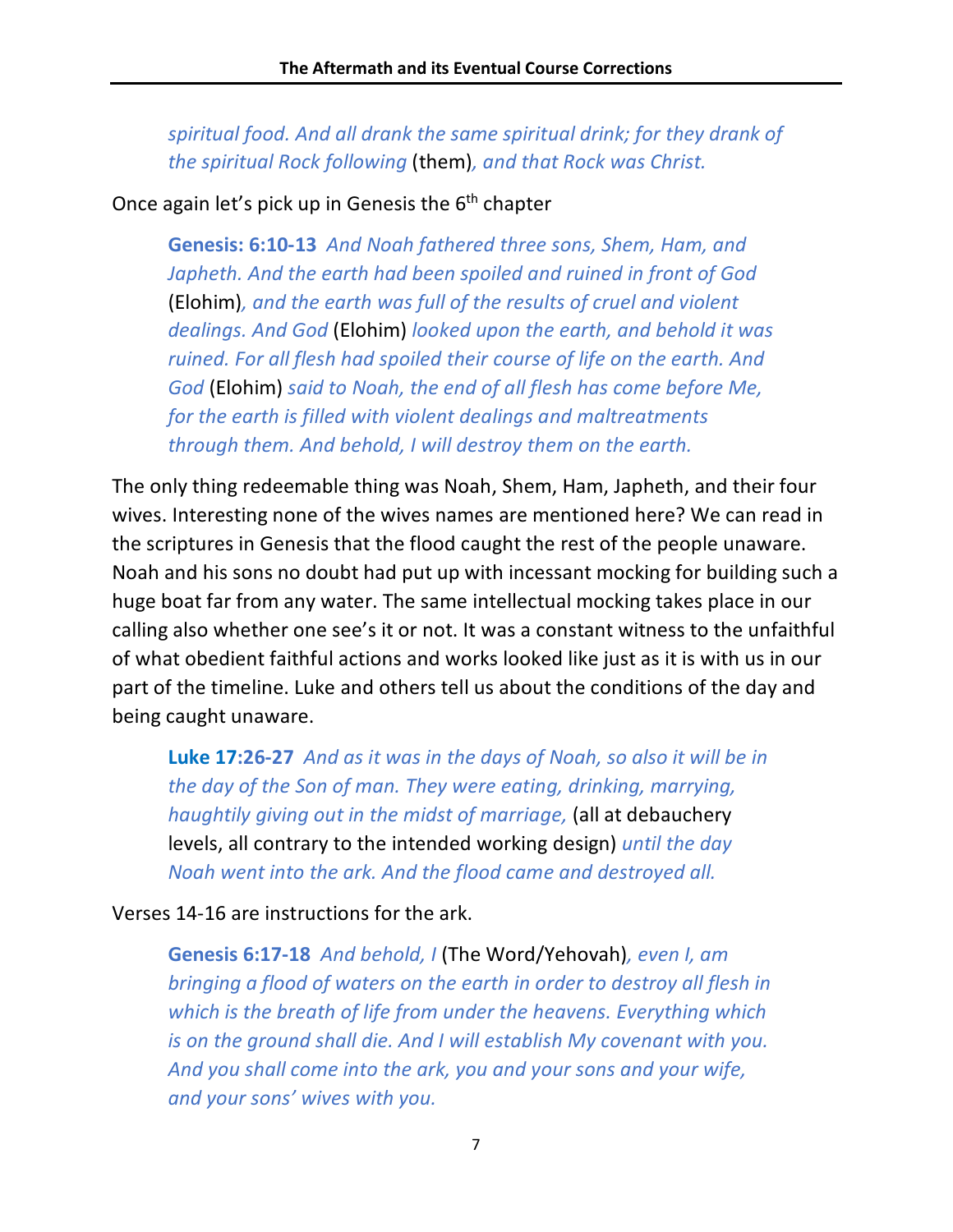**Genesis 6:19-20** *And you shall bring into the ark two of every kind, of every living thing of all flesh, to continue in life with you; they shall be male and female* (why did He have to make that clear? Because of all the filthy standards which had been set by man in their dominion)*; from the fowl after its kind, and from the cattle after its kind, from every creeping thing of the ground after its kind, two from each shall come into you to continue to live.*

Have you ever asked yourself how this was accomplished? It is a good question with relevance to the nature of animals at that time. None of them had any fear towards man. That is a fact. Some of them could even talk to man, at least in the garden, but that is not really a surprise for Balaam's donkey talked to him (Numbers 22:27-30). After Noah had exited the ark, we can read the following

**Genesis 9:2** *And the fear and dread of you shall be in all the animals of the earth and every bird of the heavens; in all that moves on the earth, and in all the fish of the sea; into your hand they are given.*

Isaiah tells us that will once again revert to a different relationship in the millennium. The relationship was not one of fear prior to the flood. That obviously enabled man to have more ease in perverting the other life forms from their intended course of life. **The Elohim/Godhead, decided another course correction would be necessary at that time so the other life forms were not naively being used by man for every form of debauchery**. Thus, the need to change their nature to one of fear and dread toward mankind. However, there are some exceptions such as the animals of the flocks and herds usable for offering. Preflood man made an atrocity of one of their intended purposes which were for sacrifices as we will look to shortly. Let's have a look at how it will be, and probably how it was.

**Isaiah 11:6-9** *And the wolf shall live with the lamb; and the leopard shall lie with the kid; and the calf and the young lion and the fatling together; and a little boy leads them. The cow and the bear shall feed, their young shall lie together; and the lion shall eat straw like the ox. And the infant shall play on the hole of the asp; yes, the weaned child shall put his hand on the viper's den. They shall not do*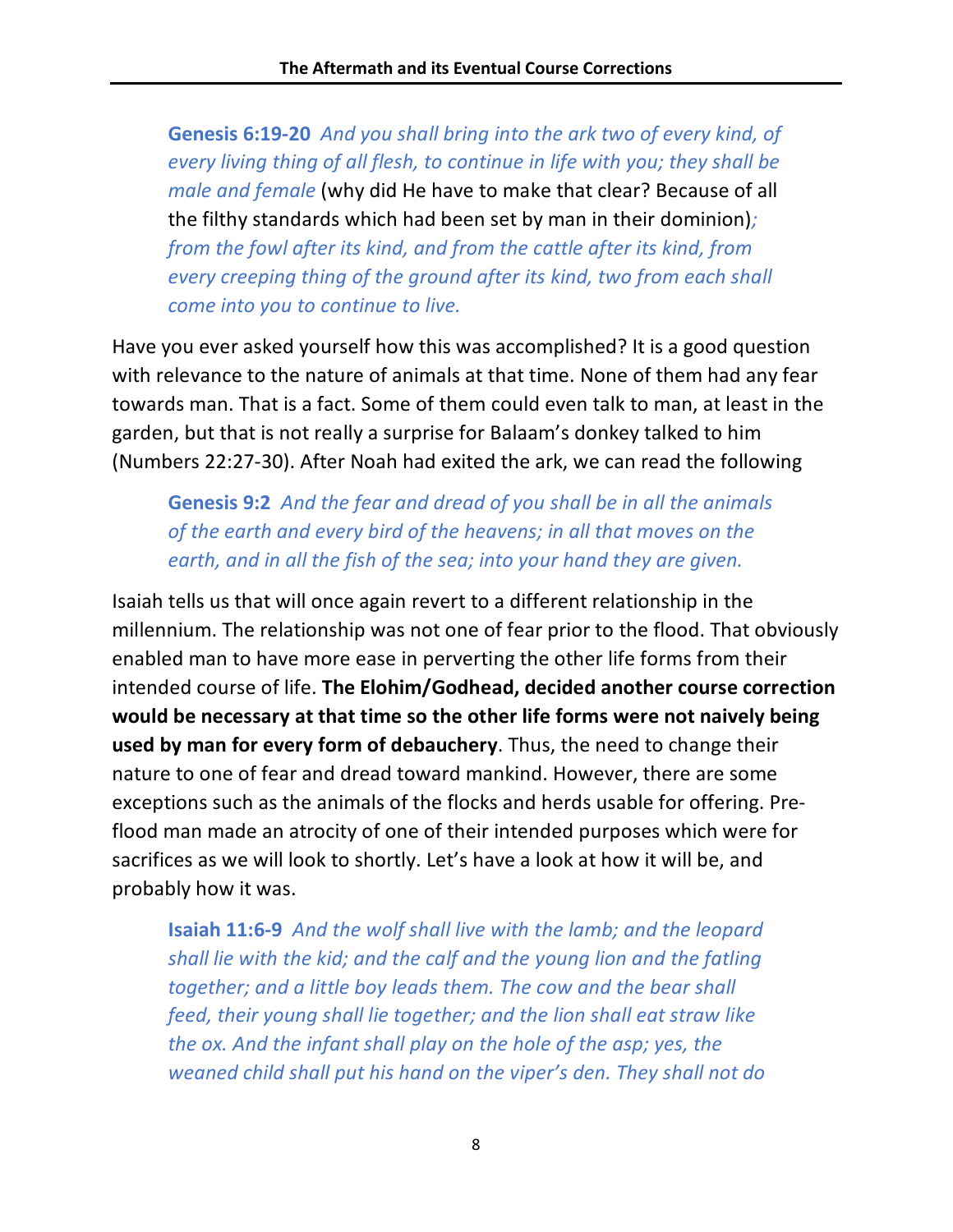### *evil, nor destroy in all My holy mountain. For the earth shall be full of the knowledge of the Lord* (Yehovah)*, as the waters cover the sea.*

Unfortunately, it has been a long time coming, and still more waiting for it to be a reality. Before we move into Noah and his family exiting the ark and some very important patterns being specified at that time, let's just read a few more verses repeating some important points in the Plan.

**Genesis 7:1** *And the Lord (Yehovah) said to Noah, you and all your house come into the ark, for I have seen you are "lawfully just" before Me in this generation.*

**Genesis 7:2-3** *You shall take from every clean/pure animal by sevens*  (number of perfection) *male and female; and from the animal that is not clean/pure by two, male and female. And take of the fowl of the heavens by sevens, male and female, to keep alive* (their) *seed on the face of the earth.*

**Genesis 7:8-9** *And they went in to Noah into the ark, male and female of clean animals, and of animals that are not clean, and of fowl, and of every thing that creeps on the ground, two by two as God* (Elohim) *had commanded Noah.*

**Genesis 7:12** *And it rained on the earth forty days and forty nights.* **(This is the same time of distress that our Lord and Savior was tested in the wilderness. Same as Moses on the mountain)***.*

**Genesis 7:22** *All died in whose nostrils was the breath of life, and all that was in the dry land.*

**We should be aware of this significance here, for the life forms of the sea were not affected**. They extract air through gills and not through nostrils and lungs. All that do so are cold blooded, except for the mammals which were ordained to live in the seas such as whales, and dolphins, etc. The Second Marriage Covenant scriptures remind us of this in the very important context of resurrecting the dead.

**1 Corinthians 15:39** *Not every flesh is the same flesh, but one of men, and another flesh of beasts, and another of fish, and another of birds.*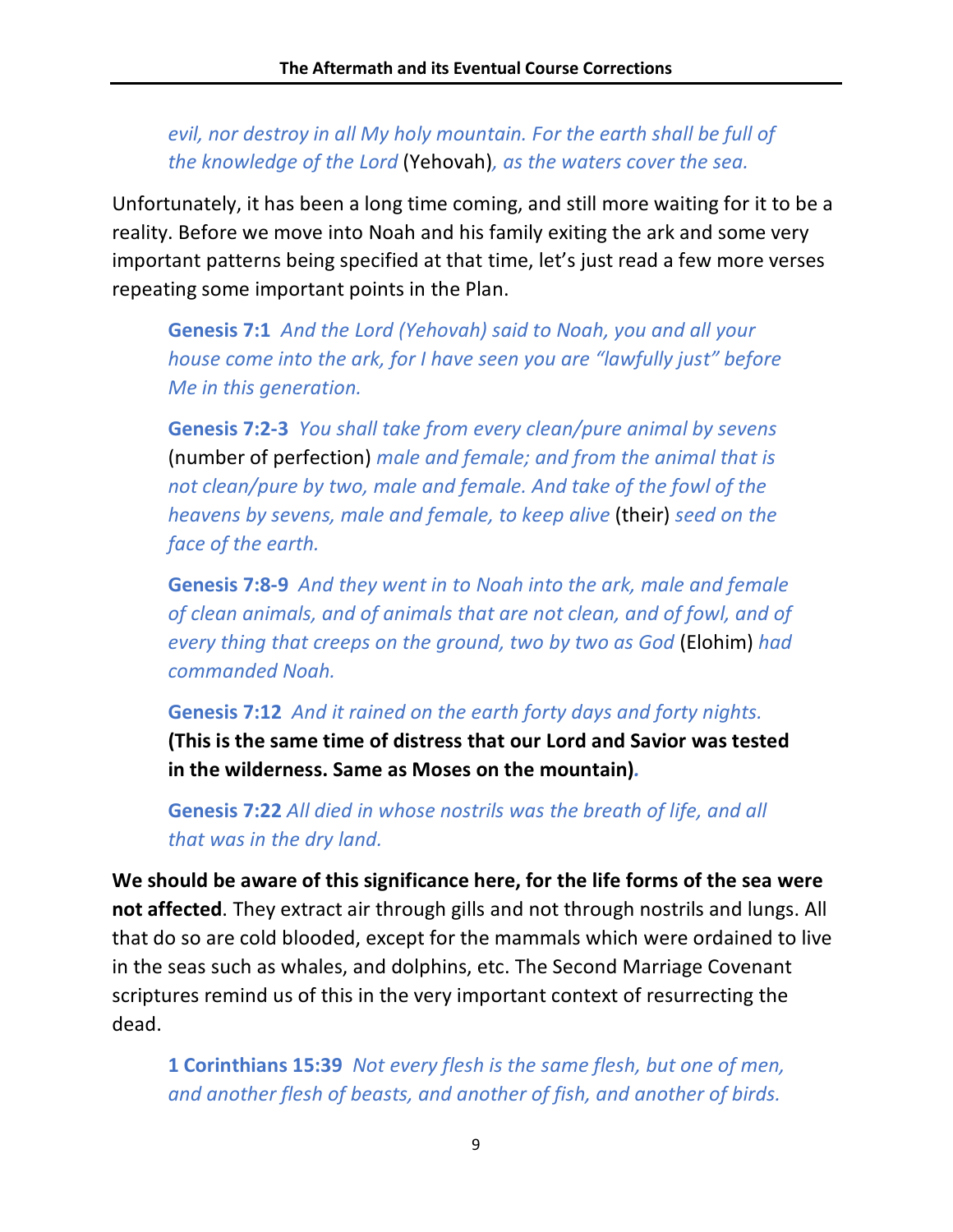Four different flesh types.

**Genesis 7:24** *And the waters were strong on the earth a hundred and fifty days.*

This was not a picnic event. It was violent and total in its purpose. Forget the little picture books of everyone in a boat in peace and quiet of the times. Not at all.

Many wonderful patterns have come out of this terrible event in the Plan's history for mankind. Good and bad. Now, let's look to their exit from the ark.

*Genesis 8:15-19 And God* (Elohim) *spoke to Noah, saying, go out of the ark, you and your wife, and your sons and your sons' wives with you.* (all were married in a world that was full of adultery, incest, homosexuality, etc.) *Bring out from every living thing that is with you of all flesh; of fowl, of cattle, and of every creeping thing that creeps on the ground; and let them increase on the earth, and be fruitful, and multiply on the earth. And Noah went out, and his sons, and his wife, and his sons' wives with him; every animal, every creeping thing, and every fowl; all which creeps on the ground. They went out of the ark according to their families.*

#### **The Pattern of Clean & Unclean**

Next, we have a great pattern magnified in the Plan of Salvation for mankind. It is locked in place here in the timeline of the Plan. Look what Noah does as soon as he empties all life out of the ark.

*Gen 8:20 Then Noah built an altar to the Lord* (Yehovah) *and took of every clean animal, and of every clean bird, and raised* (them) *up* (as) *burnt offerings on the altar.*

**This was not new to Noah!** This function was part of his past in being lawfully just or righteous in the eyes of the Elohim. The fact that there were animals, birds, and creeping things in two separate categories since Eden, clean and unclean was also not new to him. The very first thing he did was to give thanks to God **by sacrificing things he needed to sustain him physically and extend his life.** He was not commanded to do this, it was of his own free will and desire to do so. All the birds and animals he sacrifices to God were the very ones he and his family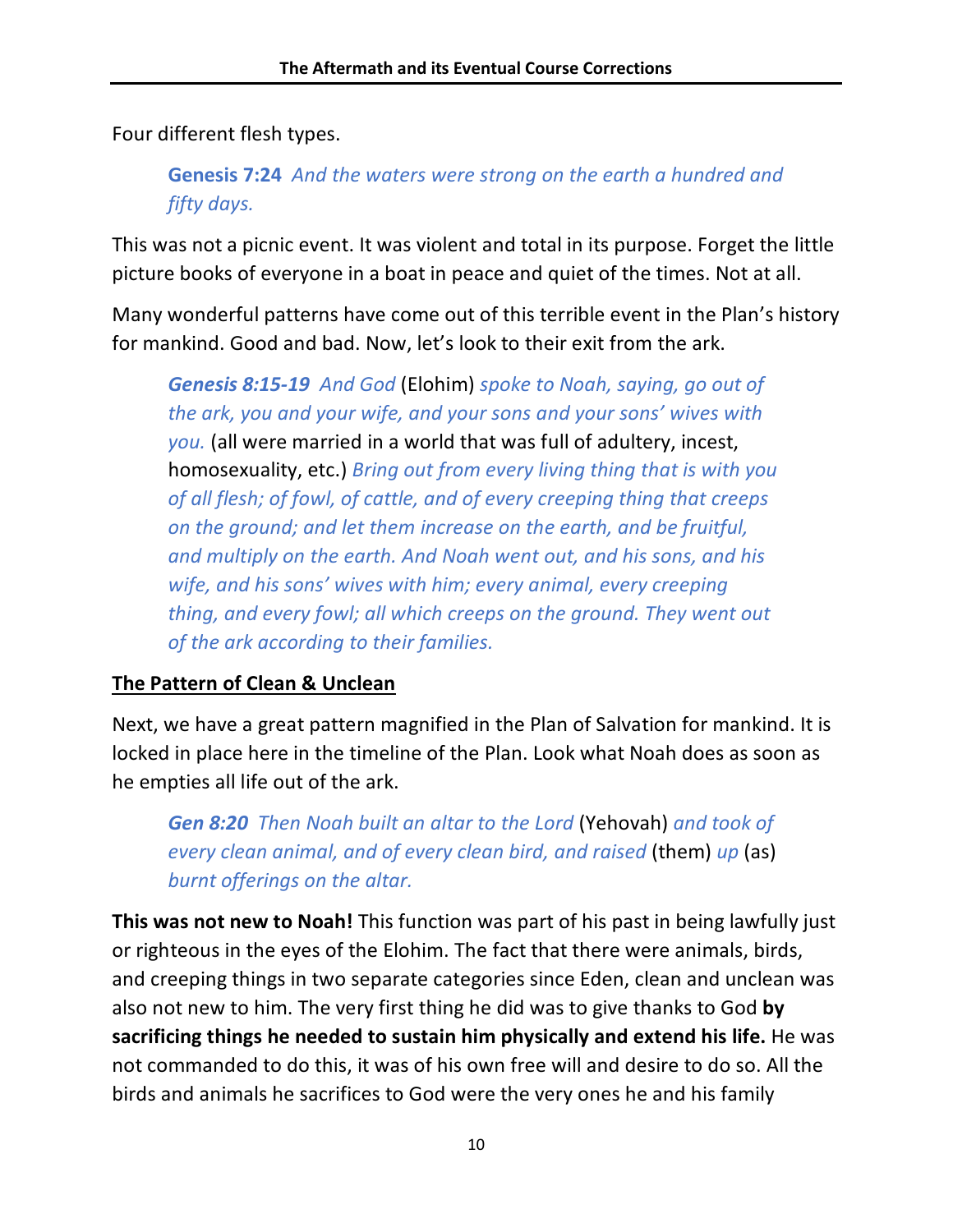depended on for life-giving nourishment. This was very special to our Creators. **These free will burnt offerings, will become a pillar in the sacrificial system of the Levitical Priesthood in Israel.** They will be used as part of the witness as to their ultimate future reality.

It is important to understand at this juncture in our study, that not all offerings by fire are classified as burnt offerings. The Priests were able to consume parts of the many different offerings by fire except the Burnt Offerings. They were to be completely burned on the altar with all their parts, even the internal parts after washing them. They were offered at the start of a day after sunset. The ashes from this type of offering were to remain on the altar all night and then be removed prior to the morning offerings. They were to be removed outside the camp and placed in a **clean** location. You can read about that in **Leviticus 6:8-11.** After that at sunrise in that same day which started at sunset the peace offerings took place on the same altar with new wood for the fire. **(Leviticus 6:12-13). The Burnt Offering was one that sought atonement for an individual, (Leviticus 1:4) or for a nation, or priesthood, etc. The blood being shed was on behalf of another, to be a covering for them.**

**The doctrinal value of clean, and unclean is a lesson the Elohim have placed in creation and in Their worship system**. It represents the same understanding of things being pure and impure, perfect and imperfect, in context. **What does clean and unclean represent in the big picture of the Plan?** It is simple, there were two trees in the protected Garden of Eden. They represented two very different understandings of life and of purpose. Mankind had a choice between what was edible and what was not edible. That basic understanding is encoded in creation. **Clean and unclean animal fleshes are there for a simple standardized test of obedience. Eat or don't eat. Faith would have to be employed by some to actually stick to this command which has been with us from the beginning of man's creation.** The Elohim even use this principle in the families of man to designate differences such as Gentiles, etc., which we will get to later in this study. Simply put, clean is holy and acceptable, unclean is not. The pre-flood world of men rejected this in its entirety. Noah was faithful to it, just as Abel and a few others were previously. This actually predates man's creation and is utilized in defining categories assigned to angels based on their behavior; some are holy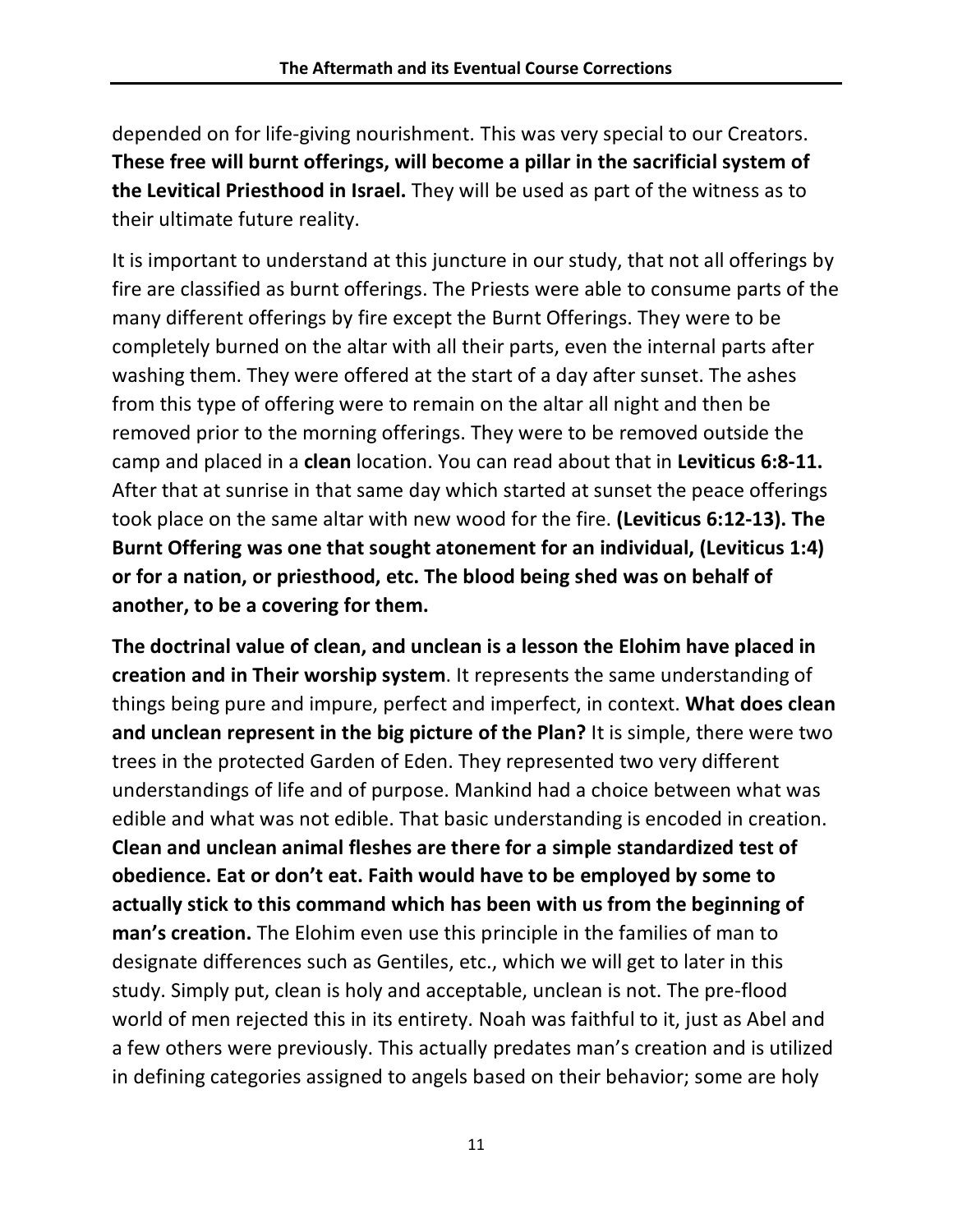and some are not. That is why you can read in scripture about an unclean spirit. **Matthew 10:1, 12:43** and dozens of more scriptures instruct us as to this fact.

*Matt 10:1 And having called His twelve disciples, He gave them authority over unclean spirits, so as to throw them out, and to heal every disease and every weakness of the body.*

Satan has done a very thorough job of deceiving the modern world on all of these applications, of clean and unclean just as he did to man who occupied the preflood world. This pattern being emphasized here in Genesis as to clean and unclean is very important to the Plan and must not be diluted. All of this completely rejected by societal thinking here at the end of the age, just as it was in Noah's time.

We can read about which animals, birds, fish, and creeping things are permitted to be ingested for food in **Leviticus 11:1-47. Verses 46-47** sum it all up like this:

*Lev 11:46-47 This is the law of the animals, and of the fowl, and of every living creature which moves in the waters, and every creature which swarms on the earth, to make a distinction between the unclean and the clean, and between the living thing that may be eaten, and the living thing that may not be eaten.* 

This law and pattern has been imbedded in our relationship with the Elohim/Godhead from the beginning. In Leviticus 10:10 Yehovah is instructing and chastising Moses and Aaron to never fail in this responsibility for there are dire consequences.

In describing the fall of the Levitical/Aaronic Priesthood Ezekiel tells us the following:

*Ezekiel 22:26 The priests have violated My laws and have profaned My holy things; they have not distinguished between the holy and the unholy; and between the unclean and clean they have not taught; and they have hidden their eyes from My Sabbaths; and I am profaned among them.*

That is exactly what is taking place today in our timeline. But that will change at the return of Messiah our Savior/Husband as Ezekiel so bluntly describes: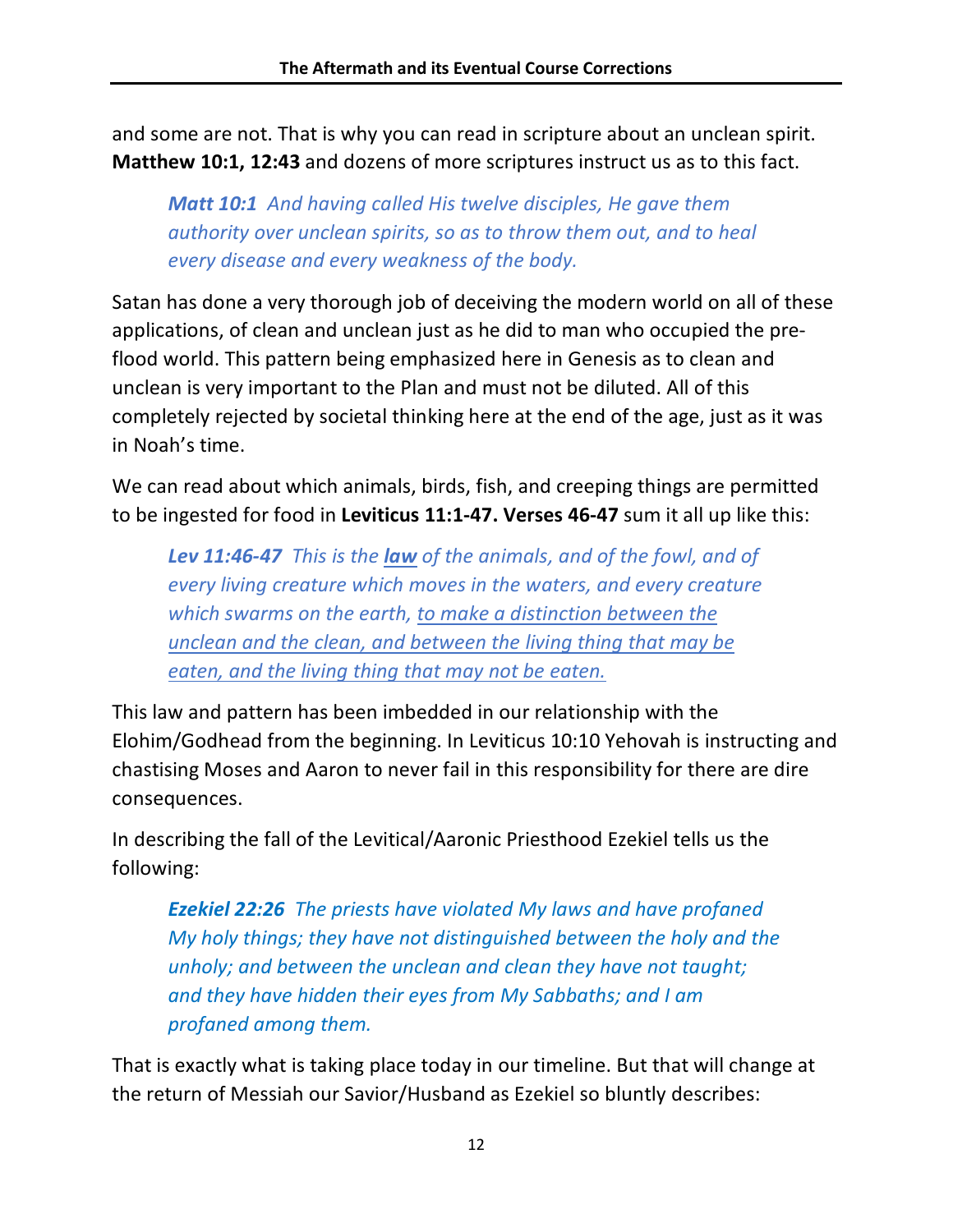## *Ezekiel 44:23 And they shall teach My people between the holy and unholy, and between the unclean and clean, to make them known*

Noah was faithful in all of this and much, much more. His lawful activities and works become an example for all future generations who are willing to listen to them, and gain wisdom from them, and apply them in their own personal lives. Yes, our works define what our thoughts are and our Creators judge us based on them as the whole pattern of such in the Bible instructs us. **Noah's works stood out above all the rest of mankind in his day**. Those who lived with a code of breaking the laws set in place paid for it with their lives. Yet, they will be given a chance to repent and live **lawfully just lives** of faithful obedience in the future at the end of man's timeline in the Plan. **Revelation 20:12-13** is an example of the fact there will always be a judgment rendered for our actions, our works in this life.

*Rev 20:12-13 And I saw the dead, small and great, standing before God. And books were opened. And another Book was opened which is the Book of Life. And the dead were judged out of the things written in books, according to their own works. And the sea gave up the dead in it. And death and hades gave up the dead in them. And they were individually judged according to their own works.*

Look how our Creators responded to Noah's visible actions of the heart.

*Gen 8:21-22 And the Lord* (Yehovah) *smelled the pleasing scent, and the Lord* (Yehovah) *said in His* (Yehovah/The Word) *heart, for the sake of man, I will never again curse the ground, because the imagination of the heart of man is evil from his youth. I (The* Word/Yehovah) *will not again smite every living thing as I have done. The earth will continually repeat seedtime and harvest, cold and heat, summer and winter, and day and night and shall not cease.* (This is the promise of the yearly cycle required for us to utilize in our seeking Their appointed times of meeting each and every year. Much more on that later in the study)

Have you ever asked yourself why Yehovah considered the rising smoke from a burnt offering to be a pleasant and soothing scent? For many of us, the rising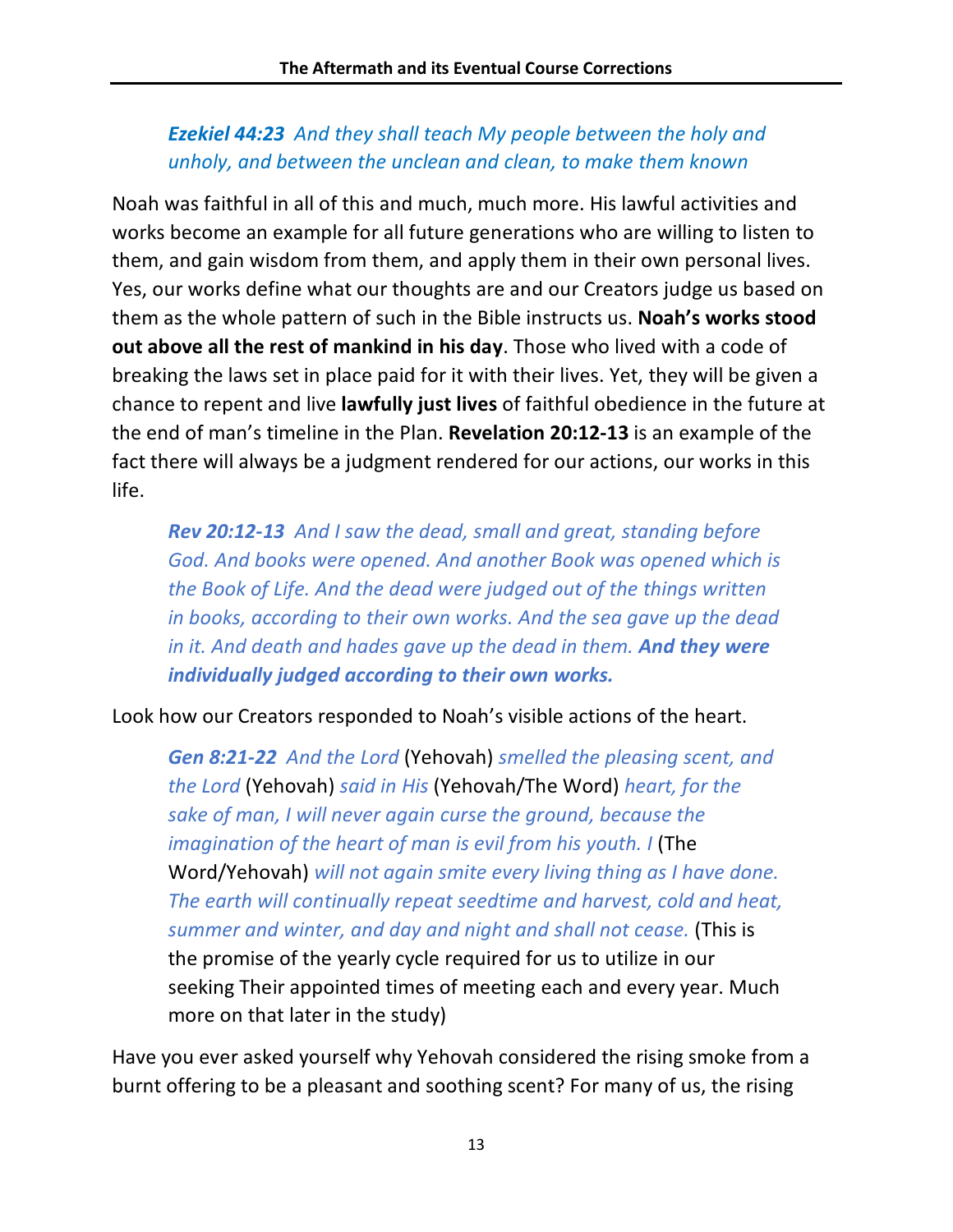scent from a steak grilling has a similar appeal, but is that what is actually pleasing our Creators? This activity by Noah will be repeated and codified into the laws of Israel and for that matter into a relationship between the Elohim and us. **These Burnt Offerings, were free will offerings from Noah, for thanksgiving on he and his family's behalf for our Creators saving their lives.** Noah and his family did not feel they were worthy of such forgiveness and salvation for they knew all too well their own thoughts and moments which would not qualify them as to being without blemish. That is the beauty of the Plan of Salvation. We have thresholds to reach as flesh and blood beings, and once that is achieved, our Creators will finish the work They have started in us, just as They are committed to complete the entirety of the Plan.

These actions of Noah clearly displayed his desire to have a relationship with his Savior and Creator. He could not have done anything of more value to get our Creators attention. He didn't exit out of the ark complaining about the state of things around him as many would have done. He didn't express a negative attitude of: okay, what's next? You put me in this pickle now make it better. Noah was a humble man before the Creators. **The Elohim/US/Creators/Godhead had longed for this behavior for a long time; humble and contrite behavior full of faith towards Them.** This was a very big step towards Their desire for man to be One with Them and to share an eternity in Oneness of heart. This is the primary purpose of Their Plan.

Paul speaks of Noah in these terms:

*Heb 11:7 Being warned by God about things not yet having been seen, and moved to reverence by faith, Noah prepared for the saving of his family; through which he decided against the* (ways) *of the world, and became heir of innocent holy character according to faith.*

**Righteousness by faith will become the acceptable qualifying standard by the Creators for each of us to move on to the next level of existence in Their Plan of Salvation.**

This was a milestone in man's timeline of the overall Plan. There were a multitude of pleasing patterns coming out of it for continuation in the Plan's future events as to physical and spiritual realities. **Gen 9:1-17** reiterates much of what we have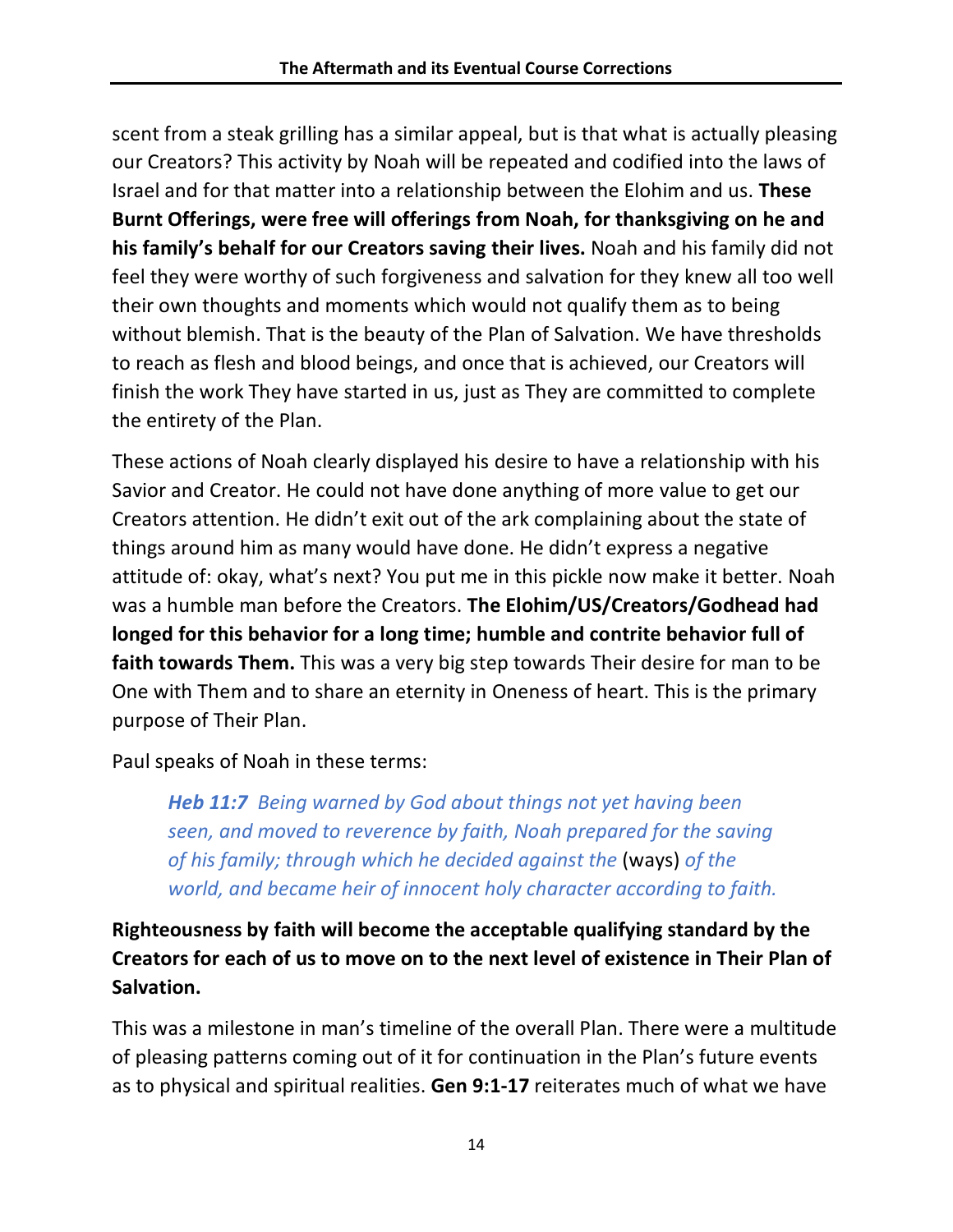already talked about, but also adds more very important principles to our reality today in our efforts to qualify to be a Second Eve, an Eternal Helpmate for our Savior in Father's household. We will read about some more of the household rules here as well.

*Gen 9:1-2 And God* (Elohim) *blessed Noah and his sons. And He* (The Word/Yehovah) *said to them, be fruitful and multiply, and fill the earth. And all animals of the earth will fear and dread you, as will the bird of the heavens, and all that moves on the ground, and all the fish of the sea.* (As mentioned earlier a very big and important change here in the nature of the other living creatures) *They are given over into your open hand.*

*Gen 9:3 As many as are perfect* (#3605 with its root #3634) *which are alive* (fresh not rotting carrion) *shall be meat to you. I have given over all things to you, even as the green plant. But flesh, with the life blood in it, you shall not eat.*

**Here we have a major stumbling block to mankind today**. Just as in the days prior to the flood mankind had rejected the commands of God about the consumption of other flesh types, as to clean and unclean. Here the record is being set straight so there is no misunderstanding. Only clean meat was allowed to be consumed. And then only from a living animal which is killed and its blood poured out of it which is classified as "fresh." Something that has been dead with its life blood still in it is not to be eaten, it is unclean as scriptures and patterns and commands instruct us. That is why there are commands not to eat something torn by lions, bears, etc. It still has its blood in it. This was not just for sacrifices but for every meat meal one would eat.

## *Leviticus 7:26 And you shall not eat any blood in all your dwellings of fowl or of animals.*

In regard to deer and gazelle:

*Deuteronomy 12:16 Only you shall not eat the blood; you shall pour it as water* (has not coagulated yet which means as it is just killed, still warm) *on the earth.*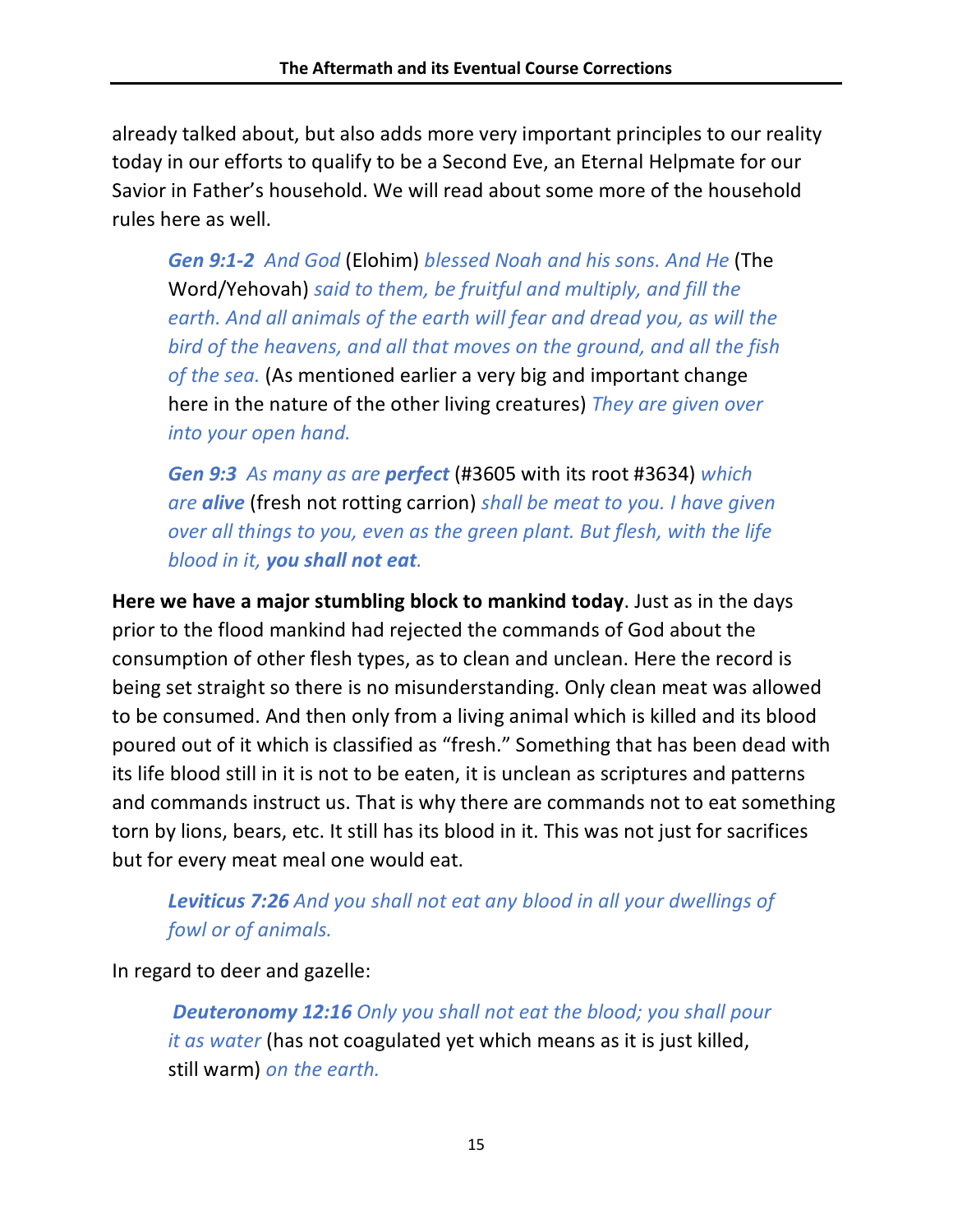## *Deuteronomy 12:23 Only be sure that you do not eat the blood, for the blood is the life; you may not eat the life with the flesh.*

God compares this instruction about meat here with what He has allowed about the green plants. Can you eat every green plant? Of course not, for if you ate of the nightshade plants or poison ivy or poison oak, you would have a very big problem in your body and in some cases even unto death. We certainly don't eat of the hallucinogenic plants either. Their use can lead to very bad things in one's life. There are things which can be eaten and things which can't be eaten according to our Creators. Do we believe that? **If not, one would be prone to eating from an unclean tree just as did Adam and Eve.** The command is the same. **We can be satisfied with eating from clean sources or we can tempt God by eating from unclean ones.** They number them all in Leviticus the eleventh chapter so there is no pleading ignorance. Please keep in mind this is a physical test relevant to a spiritual reality. That is why we fast on the Day of Atonement, to symbolically separate ourselves from the unclean food broadcasted by Satan until he is put away on that day. Some profess they do not have to fast on that day and thus become unclean in the eyes of the Elohim.

Then we have blood is not to be eaten period! Does not matter if it comes from an unclean or clean animal.

*Gen 9:5-6 And surely the blood of your lives I will require. At the hand of every animal I will require it, and at the hand of man. I will require the life of man at the hand of every man's brother. Whoever sheds man's blood, by man his blood shall be shed for in the image of God*  (Elohim) *He* (The Word/Yehovah) *made man. (Gen 1:26)*

There are many laws recorded in scripture as to what was just said, but we will quote a few in context.

*Exodus 21:28-29 And when an ox gores a man or a woman, so that he dies, the ox shall surely be stoned, and its flesh shall not be eaten, and the owner of the ox is innocent. And if he was an ox apt to gore from yesterday and the third day, and its owner is given warning, and he does not watch him, and he kills a man or woman, the ox shall be stoned and the owner shall be put to death.*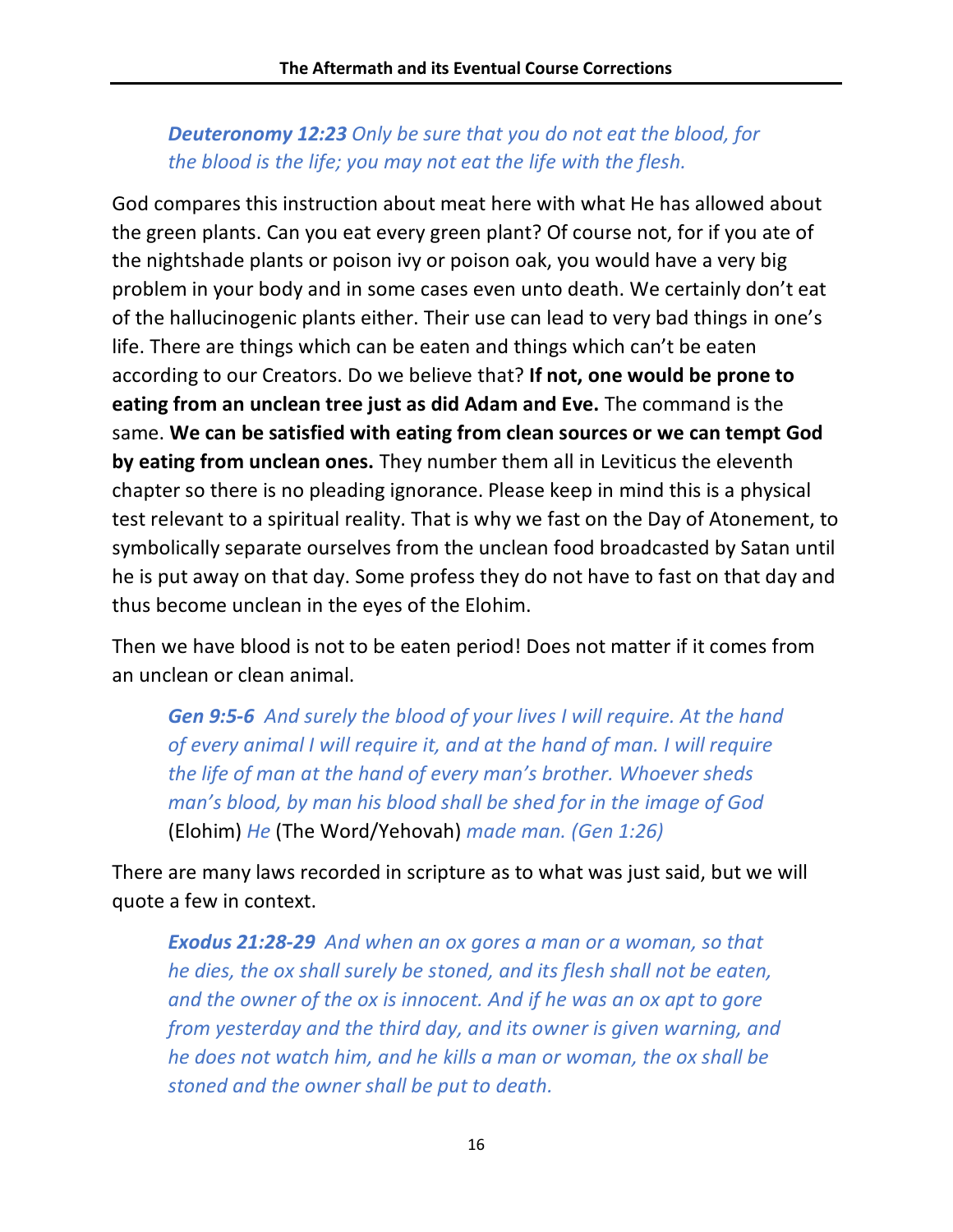That is very clear. Now, some other examples about man on man.

*Numbers 35:30 Whoever kills any person, the murderer shall be put to death by the mouth of witnesses, not just one.*

*Numbers 35:19 The avenger of blood shall himself put the murderer to death. When he meets him, he shall put him to death.*

#### Back to Genesis 9

*Gen 9:7 And be fruitful and multiply. Increase over the earth and multiply in it.* (Man is commanded to focus on his increasing and not his decreasing. Satan has tuned that all upside down in our timeline with abortions, monstrous murdering's, etc.)

*Gen 9:8-10 And God* (Elohim) *spoke to Noah, and to his sons with him, saying, behold, I* (The Word)*, even I, am establishing My Covenant with you, and with your seed after you, and with every living creature which is with you, among fowl, among cattle, and among every animal of the earth with you, from all that go out from the ark, to every animal of the earth.*

*Gen 9:11 And I have established My Covenant with you, and all flesh shall not be cut off again by the waters of a flood; nor shall there ever again be a flood to destroy the earth.*

**Please take note that the Elohim made a Covenant with not just Noah and his family but with all four flesh types. The Creators love and respect Their entire creation and we are to act likewise within Their laws.** 

*Gen 9:12-15 And God* (Elohim) *said, this is the sign of the Covenant which I am about to make between Me and you, and every living creature which is with you for perpetual generations. I have set My bow in the clouds, and it shall be a sign of a Covenant between Me and the earth. And when I gather the clouds on the earth, then the Bow shall be seen in the clouds. And I will remember My Covenant*  which is between Me and you, and every living creature in all (four types of) *flesh.*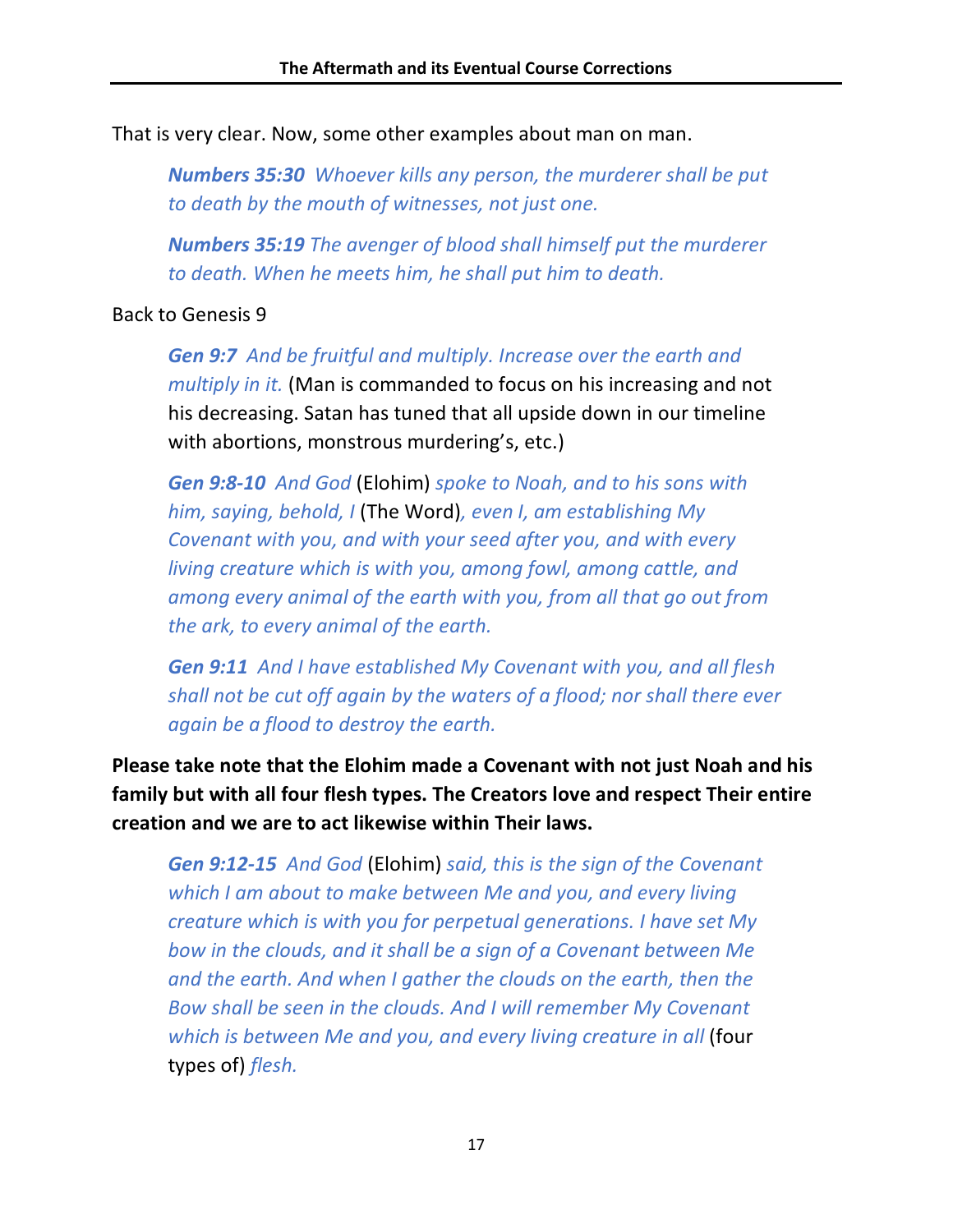## **It is important to state here before we move on that every Covenant has a sign attached to it.**

It did not take long for man to start multiplying on the earth after the flood. A willing enthusiasm was shown and displayed in following that particular command. However, that led to difficulties of its own. Man started to migrate across the region which the Ark had come to settle in. Noah's sons' families all increased quickly. Their genealogies are recorded in Genesis. We can read that nation building or groupings of people with specific agendas started. In itself, this is not inherently evil unless it is used to separate man from their Creators and the commands and statutes they are to be adhering to. We will pick this up in Genesis 11 and see a remarkable course correcting event take place which has continued to our present day.

*Genesis 11:1-4 And the whole earth was of one language and of one purpose of thought. And it happened as they traveled from the east, they found a level valley in the land of Shinar. And they* (decided) *to live there. And each one said to his neighbor, come, let us make bricks, and thoroughly fire them* (make them stronger)*. And they had brick instead of stone, and they had bitumen for mortar.* (technology rebounds with man's improvisation) *And they said, come, let us build a guarded city and a tower with its top in the heavens,* (Not a good idea. Why a guarded city with a tower?) *and have charge over a definite memorial of our individuality, that we not be scattered on the face of the earth.* 

This is a bad development. Here we have the underpinnings of Satan's attitude of me, myself, and I. They wanted to be great on the earth, in charge of their own destiny. And, oh yes, decide who enters into it and who does not by residing in a guarded city with a tower so high they can see for a long way. Satan wanted to rise above the clouds as well with all his select angels to ascend to Mount Zion, the throne room of the Elohim, to demonstrate his greatness. Politics then and politics now was building on the horizon and was made easier because they spoke the same language and had the same purpose in mind as to their own individual greatness. This was all at the forsaking of God's purpose. Satan was trying to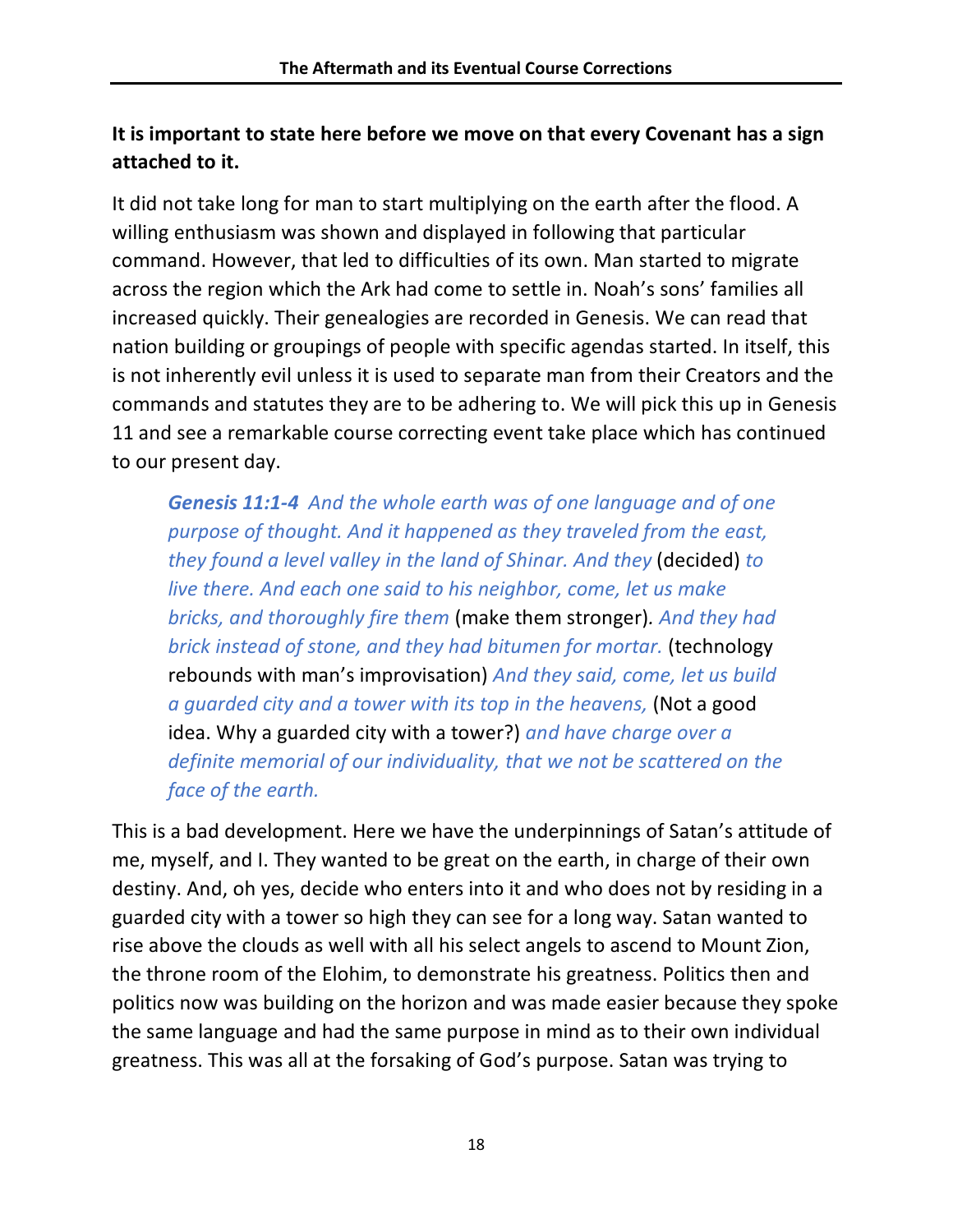deceive them into a false sense of "oneness" at the expense of others and without the inclusion of the Elohim, the US of creation.

*Gen 11:5-7 And the Lord* (Yehovah/The Word) *came down* (He did that constantly in relationships etc. not the Being we know as Father) *to see the city and the tower which the sons of Adam had built. And the Lord* (Yehovah/The Word) *said, behold, the people are one, and the language is one to all of them, and this is what they are beginning to do? Now all which they have plotted to do will not be inaccessible from them. Come, let US go down and mix up their language so that they cannot understand what one another is speaking.*

Here we see the Elohim, the US of Genesis, agreeing to a course correction to mankind's future. Man, once again, wanted to use his intellect and ambition for his own elevation and security of purpose. Not so, say the Elohim, wrong direction folks, so let US make it more difficult for them to do so. And oh, by the way, you want to build nations and all that goes with it, well, We just helped in an unforeseen way. Divisions were created here between groups of people, most likely based on family lines, for that is what is always noted when addressing genealogies in the Bible.

*Gen 11:8-9 And the Lord* (Yehovah) *scattered them from there*, (just what man thought he could prevent) *over the face of all the earth. And they stopped building the city. On account of this its name is called Babel, because the Lord* (Yehovah) *mixed up the language of all the earth there. And the Lord* (Yehovah) *scattered them abroad from there on the face of all the earth.*

This is a big moment in man's development. The same situation of one language probably enabled pre-flood mankind to more rapidly become depraved. Not only was the language mixed up so one could not intelligibly understand another, they were also scattered over the face of all the earth. Does this mean exactly what it says? Of course, it does! What do you find in cultures on different continents all over the earth? Cities with towers in them which became the central focus for their religious and political pursuits. Civilizations long gone but who flourished ages ago. Almost always, these towers were used for sacrifices, pagan sacrifices, which usually included human victims. That is a pattern in fact.